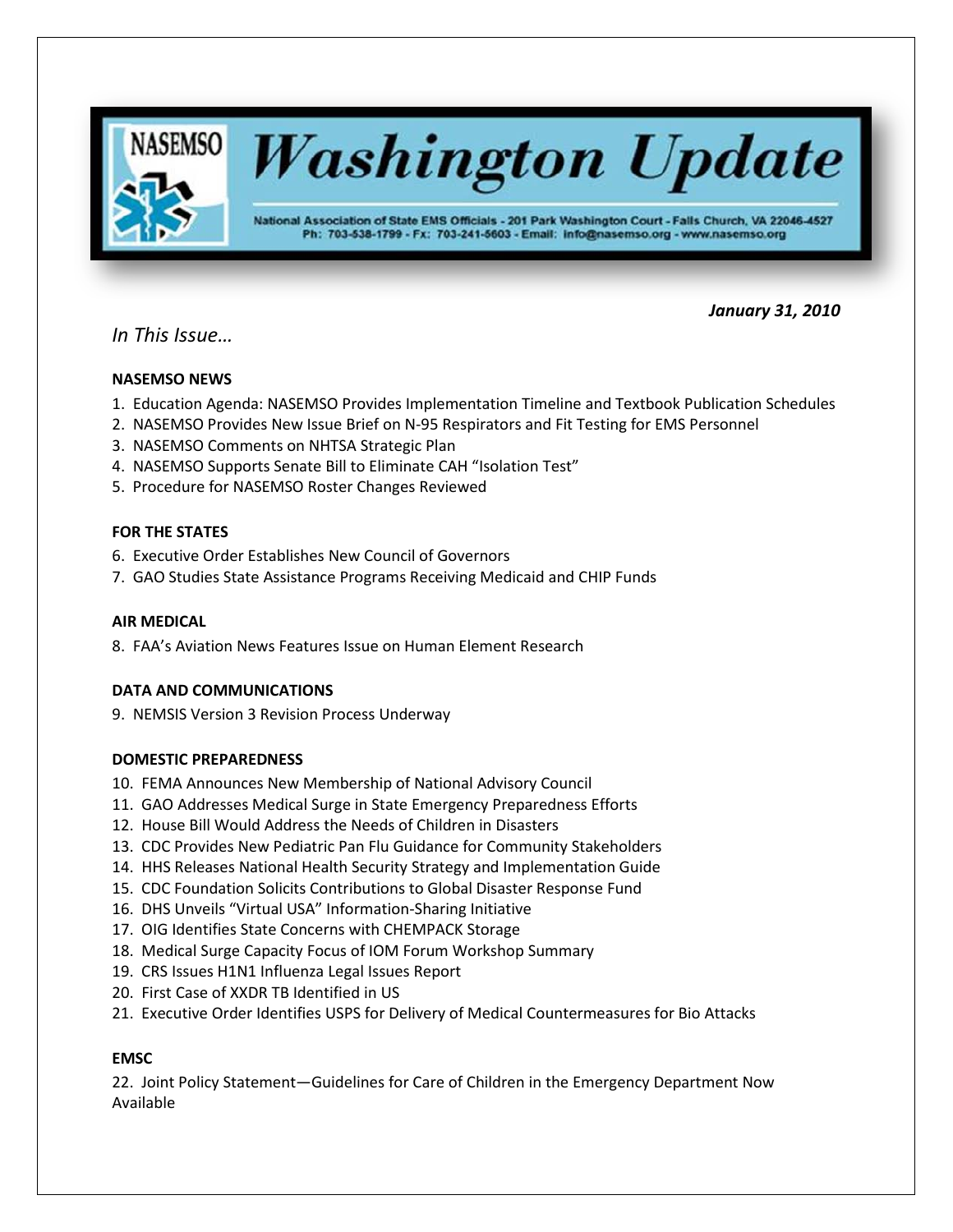NASEMSO Washington Update **2010**

### **HEALTH AND SAFETY**

- 23. Protecting and Promoting Worker Health and Well-Being
- 24. What Are the Costs When a Worker Dies in the Line of Duty?

#### **HIGHWAY SAFETY (HITS)**

- 25. President Signs Executive Order on Distracted Driving
- 26. AASTHO Seeks Input on National Strategy on Highway Safety

### **FEDERAL PARTNERS**

- 27. Feds Issue Regulations on 'Meaningful Use' and Setting Standards for Electronic Health Records
- 28. National Library of Medicine Launches Mobile MedlinePlus
- 29. Resources for Clinicians Treating Individuals Returning From Haiti
- 30. CMS Issues Annual Report on National Health Spending
- 31. NIH to Host Regional Seminars on Grant Policy and Procedure
- 32. MMWR Focuses on Revised Immunization Schedules

# **INDUSTRY NEWS**

- 33. Video Addresses Bullying in the Workplace
- 34. McNeil Expands OTC Recall to Include More Products
- 35. ACEP Announces 2010 EMS Week Plans
- 36. New Club Drug Identified
- 37. PTSF Announces Position Opening
- 38. APHA Seeks Transportation Manager

### **INTERESTING ABSTRACTS OR WEBCASTS**

39. Regional Systems of Care for Out-of-Hospital Cardiac Arrest. A Policy Statement From the AHA

### **UPCOMING EVENTS**

- \*\*Statewide EMS Conferences\*\*
- \*\*National Conferences and Special Meetings\*\*

#### **1. Education Agenda: NASEMSO Provides Implementation Timeline and Textbook Publication Schedules**

The National Association of State EMS Officials (NASEMSO) recognizes the complexities involved with implementing the National EMS Education Agenda and that it would not be possible without the support of the entire EMS community from student candidates to educators to publishers to state EMS offices, to name a few. NASEMSO has created a "Timeline" to illustrate the complexities of implementing the *Education Agenda*. It represents several milestones for implementation and identifies EMS stakeholders that have expressed an interest in participating in a range of implementation activities with a time-oriented goal for achieving them. The chart does not represent an exclusive list and additional objectives will be added as they are identified. This document was created by a consensus process and we anticipate that we will remain on target with its goals; however, individual states retain the authority to determine their level for participation.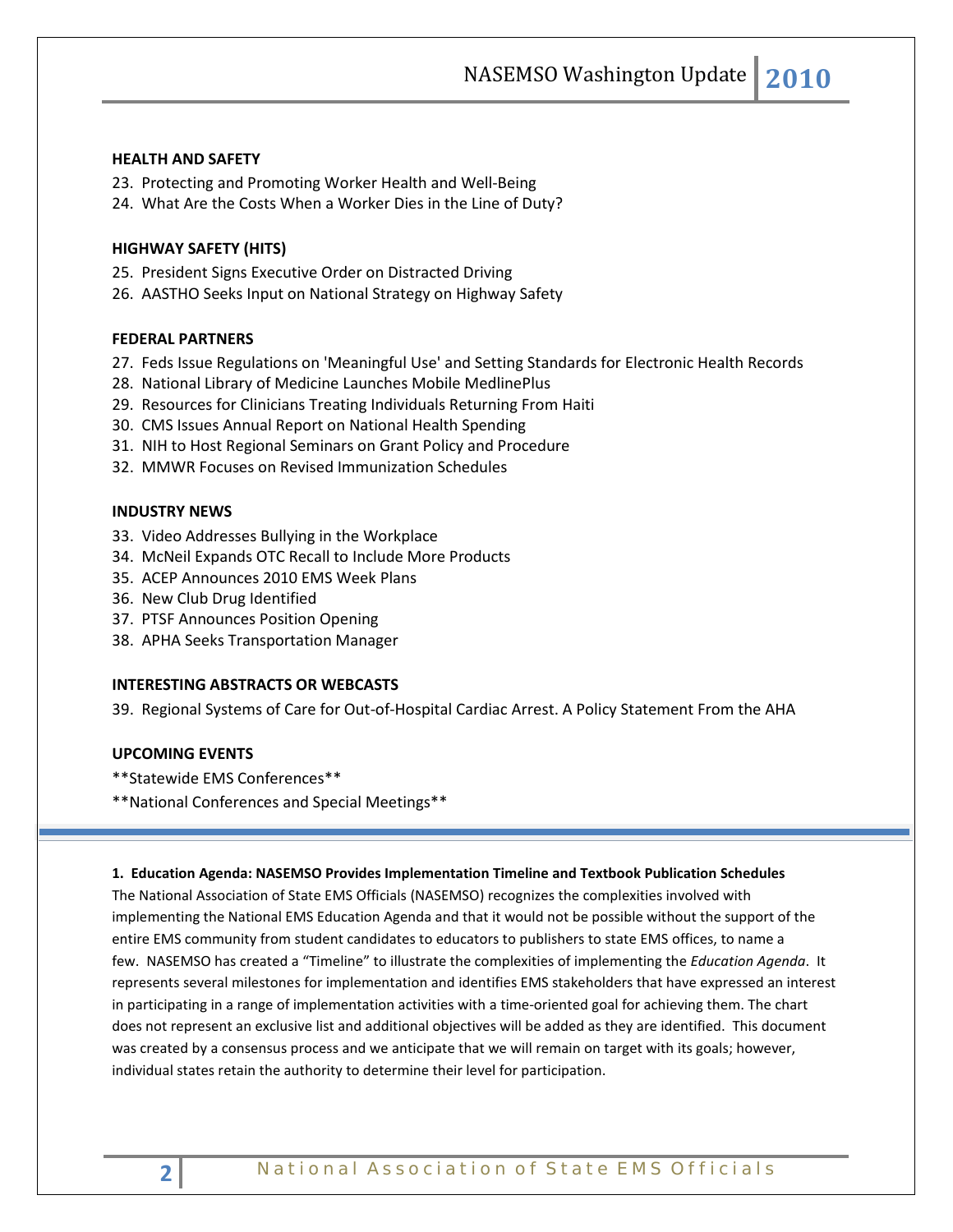In related news, NASEMSO has compiled a listing of known production schedules for EMS text books and materials that support the National EMS Education Standards. Additional information will be added to the list as it becomes available to NASEMSO. All related NASEMSO "Implementation" documents, including the *"Implementation Timeline"* and *"Anticipated Production Schedules for EMS Textbooks and Materials"* will be posted on ou[r web site.](http://www.nasemso.org/EMSEducationImplementationPlanning/index.asp) For the new Timeline and publication schedule, go t[o Toolkit](http://www.nasemso.org/EMSEducationImplementationPlanning/Toolkit.asp) and look under Transition Materials.

### **2. NASEMSO Provides New Issue Brief on N-95 Respirators and Fit Testing Requirements for EMS Personnel**

Conflicting information promulgated by national organizations, the scientific community, and the news media about the use of masks, respirators, and the utility of fit-testing diminishes the ability of the health care community, including Emergency Medical Services (EMS) to promote consistent practice among its practitioners. The National Association of State EMS Officials (NASEMSO) believes that the health and welfare of emergency responders is critical to the Nation's emergency care infrastructure and supports the efforts of the Centers for Disease Control and Prevention (CDC), the National Institute of Occupational Safety and Health (NIOSH), and the Occupational Safety and Health Administration (OSHA) to educate medical first responders and others about the potential risks associated with illnesses that are transmitted from person to person through close contact or droplet exposure. A new NASEMSO Issue Brief on N-95 Respirators and Fit-Testing Requirements for EMS Personnel is now available at [http://www.nasemso.org/Advocacy/PositionsResolutions/IssueBriefs.asp.](http://www.nasemso.org/Advocacy/PositionsResolutions/IssueBriefs.asp)

### **3. NASEMSO Comments on NHTSA Strategic Plan**

NASEMSO has provided formal comment to the National Highway Traffic Safety Administration's Strategic Plan- Docket No. NHTSA-2009-0171. All public comments can be viewed a[t www.regulations.gov.](http://www.regulations.gov/) NASEMSO's comments are now available on our web site at [www.nasemso.org.](http://www.nasemso.org/) Go to "Projects" then "Highway Incident & Transportation Systems (HITS)."

#### **4. NASEMSO Supports Senate Bill to Eliminate CAH "Isolation Test"**

The Critical Access Hospitals (CAH) program was designed to improve rural health care access and reduce hospital closures. Critical Access Hospitals provide essential services to a community and are reimbursed by Medicare on a "reasonable cost basis" for services provided to Medicare patients while current legislation requires them to be at least 35 miles from one another (commonly referred to as the 35 mile rule or "isolation test."). For those areas served by a CAH ambulance, the CAH would receive cost-based ambulance reimbursement. For those areas served by a community ambulance where ambulance transport is to or from the CAH, the community ambulance would receive cost based payment by billing Medicare under arrangement through the CAH. Introduced by Senator Kent (ND) in 2009, S. 1157, the Craig Thomas Rural Hospital and Provider Equity Act of 2009, would eliminate the existing ownership requirement, "isolation test" (35 mile rule) for CAH-based ambulance services, and would also allow Critical Access Hospitals to do "under arrangement" cost based billing for all the services that deliver patients to them. The language in S.1157 addresses all of these issues and is supported by NASEMSO, the National Rural Health Association, the National Organization of State Offices of Rural Health, the National EMS Management Association, and the American Ambulance Association. For more information, read--

- [Full text of the Bill.](http://thomas.loc.gov/cgi-bin/query/z?c111:S.1157.IS:)
- [NASEMSO Letter to AEMS Regarding CAH/ S.1157](http://www.nasemso.org/Advocacy/PositionsResolutions/documents/AEMSassistancerequestreCAH35mile.pdf)
- [Fact Sheet: "Eliminate the CAH "Isolation Test" for Ambulance Reimbursement"](http://www.nasemso.org/Advocacy/PositionsResolutions/documents/FactSheetEliminatetheCAHIsolationTestforAmbulanceReimbursement.doc)

### **5. Procedure for NASEMSO Roster Changes Reviewed**

NASEMSO frequently receives requests from individuals and council chairs about changes to the NASEMSO membership roster. Readers are reminded that ONLY the state EMS director can authorize changes to the official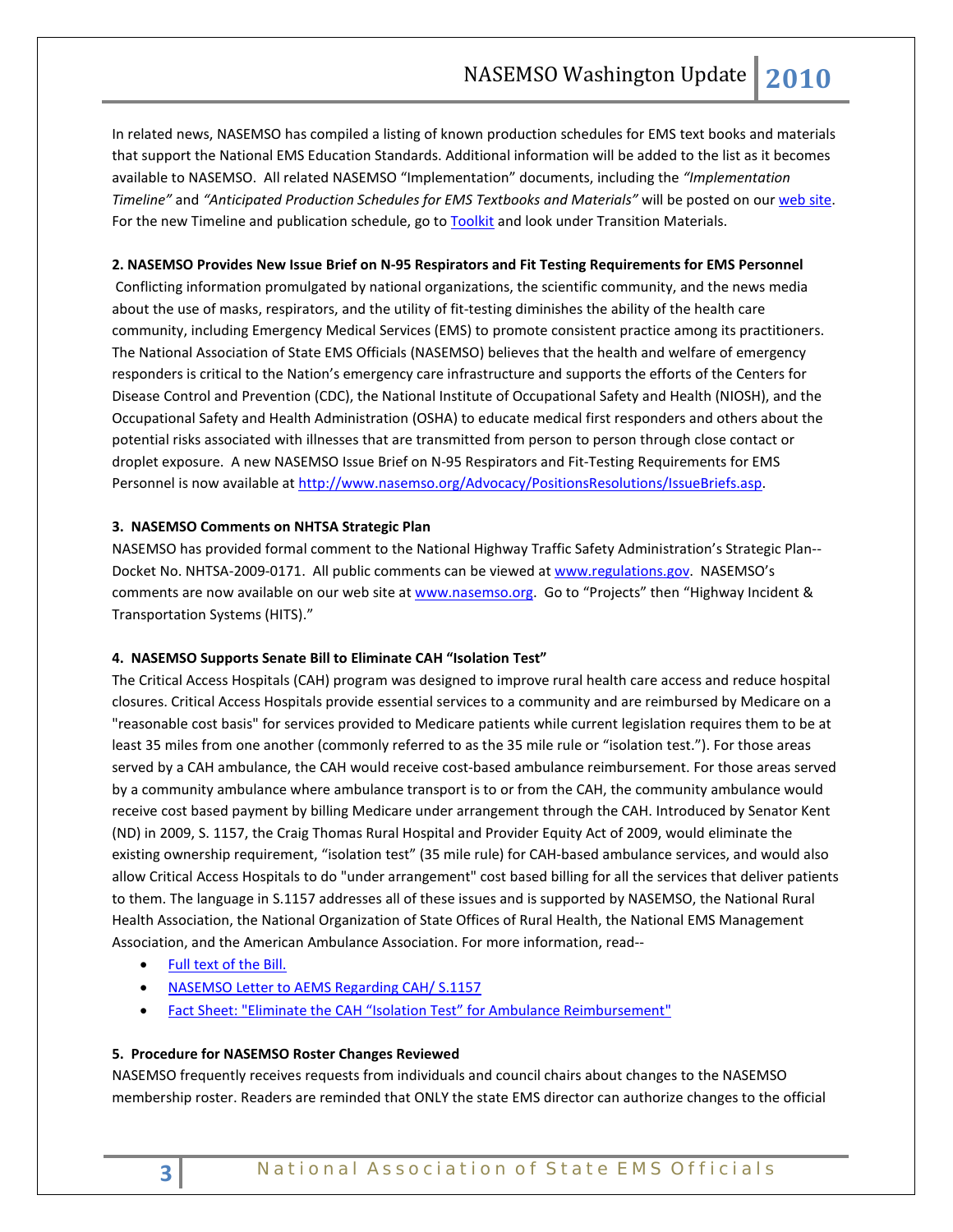NASEMSO membership roster. Requests for changes from any other individual will not be accepted. Requests to NASEMSO staff to contact the state director on behalf of an individual will be deferred. State EMS directors who have personnel changes may provide them to Sharon Kelley via [info@nasemso.org.](mailto:info@nasemso.org)

### **6. Executive Order Establishes New Council of Governors**

President Obama recently signed an Executive Order establishing a Council of Governors to strengthen further the partnership between the Federal Government and State Governments to protect our Nation against all types of hazards. When appointed, the Council will be reviewing such matters as involving the National Guard of the various States; homeland defense; civil support; synchronization and integration of State and Federal military activities in the United States; and other matters of mutual interest pertaining to National Guard, homeland defense, and civil support activities. The bipartisan Council will be composed of ten State Governors who will be selected by the President to serve two year terms. In selecting the Governors to the Council, the White House will solicit input from Governors and Governors' associations. Federal members of the Council include the Secretary of Defense, the Secretary of Homeland Security, the Assistant to the President for Homeland Security and Counterterrorism, the Assistant to the President for Intergovernmental Affairs and Public Engagement, the Assistant Secretary of Defense for Homeland Defense and Americas' Security Affairs, the U.S. Northern Command Commander, the Commandant of the Coast Guard, and the Chief of the National Guard Bureau. The Secretary of Defense will designate an Executive Director for the Council. More information on the Council of Governors...

#### **7. GAO Studies State Assistance Programs Receiving Medicaid and CHIP Funds**

The Government Accounting Office (GAO) has released a new study on cost and coverage issues related to state premium assistance programs receiving Medicaid and CHIP funds. In this report, the GAO describes states' premium assistance programs, including the (1) funding source, operating authority, and type of private health insurance coverage subsidized; (2) policies regarding eligibility and enrollment; (3) benefits, premiums, and cost sharing; (4) expenditures and cost-effectiveness policies; and (5) challenges program officials reported in implementing and operating such programs, as well as the effect that the Children's Health Insurance Program Reauthorization Act of 2009 (CHIPRA) may have on these challenges. *Medicaid and CHIP: Enrollment, Benefits, Expenditures, and Other Characteristics of State Premium Assistance Programs.* GAO-10-258R, January 19 <http://www.gao.gov/cgi-bin/getrpt?GAO-10-258R>

#### **8. FAA's Aviation News Features Issue on Human Element Research**

Human factors are topics discussed at most aviation safety seminars, as well as a fundamental subject during pilot and mechanic training. Yet, despite widespread awareness of the importance of human factors in safety, it continues to play a key role in a majority of today's aircraft incidents and accidents. Encompassing everything from fatigue and workload management, to integrating the latest advances in technology, the topic of human factors covers a wide spectrum. The *FAA Aviation News* team, along with staff members of the FAA's Civil Aerospace Medical Institute (CAMI) teamed up to produce an issue dedicated to this important subject. Headlining the issue is the article, "The Importance of the Human Element," written by Dr. Thomas R. Chidester and Dr. Carla A. Hackworth. The article provides readers with a solid foundation on human factors and addresses the question several might ask: Why should I care? The article also discusses how CAMI research helps explain and pinpoint human factors that may lead to an error. Additional articles are provided on "Finding and Fighting Fatigue" and "Factoring in the Human in Avionics Certification." For more information on how FAA human factors research helps improve your safety, go to: [www.faa.gov/news/aviation\\_news.](http://www.faa.gov/news/aviation_news)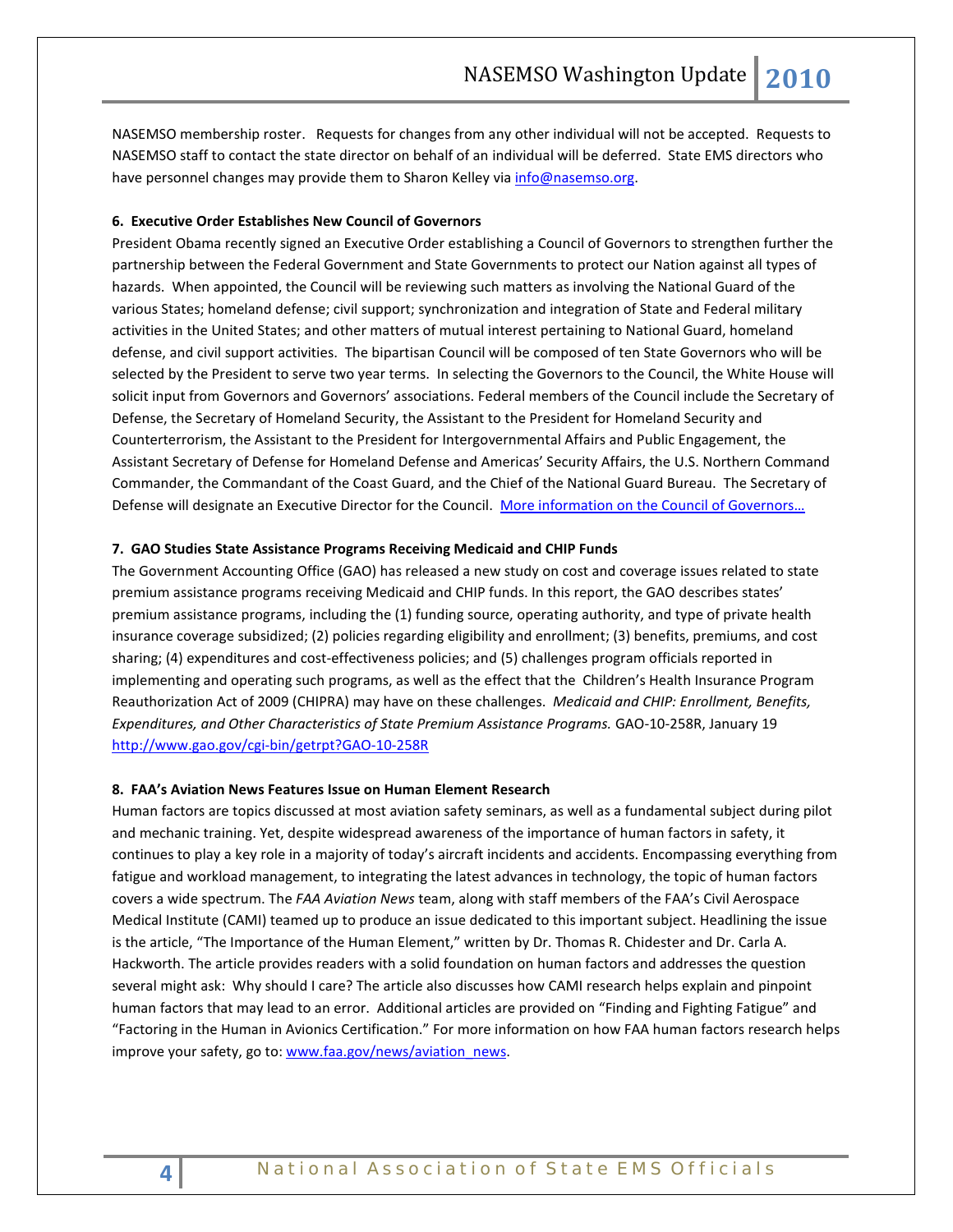### **9. NEMSIS Version 3 Revision Process Underway**

The NEMSIS TAC is providing Version 3 draft documents i[n PDF,](http://www.nemsis.org/media/pdf/NEMSISV3Draft6-1-2009_000.pdf) [WORD,](http://www.nemsis.org/media/doc/NEMSISV3Draft6-1-2009_000.doc) and [EXCEL.](http://www.nemsis.org/media/xls/NEMSISV3Draft6-1-2009_000.xls) All versions are available at: [www.nemsis.org/support/version3Info.html.](http://www.nemsis.org/support/version3Info.html) All public comments will be collected through the NEMSIS website at [www.NEMSIS.org](http://www.nemsis.org/) using a specially configured wiki. The comment period will extend from February 5th through the end of March but it is strongly suggested that comments be submitted within 30 days. It is anticipated that the Final NEMSIS Version 3 Standard will be released the last week of May 2010.

#### **10. FEMA Announces New Membership of National Advisory Council**

Federal Emergency Management Agency (FEMA) Administrator W. Craig Fugate recently announced the newest appointments to the National Advisory Council (NAC)—comprised of emergency management and law enforcement leaders from state, local and tribal government and the private sector to advise the FEMA Administrator on all aspects of disaster preparedness and management to ensure close coordination with all partners across the country. NAC members serve three-year terms and are selected based on their expertise in emergency management and response, public health, infrastructure protection, cybersecurity, communications, as well as other areas related to FEMA's mission. The NAC, chartered in 2007, holds quarterly meetings open to the public. New members/reappointments include: Joseph Bruno, James Featherstone, Brigadier General Donald P. Dunbar, Dr. David Markenson, J. Michael Phillips, John Wesley Hines, Jane Halliburton, Charles H. Ramsey, Richard Devylder, Ellen Gordon, Joseph Becker, Larry A. Larson, Diana Rothe-Smith, and Teresa Scott. The next meeting of the FEMA NAC will be held February 10-11, 2010 in Washington, DC.

#### **11. GAO Addresses Medical Surge in State Emergency Preparedness Efforts**

In June 2008, the GAO recommended that the Secretary of the Department of Health and Human Services (HHS) ensure that the department serves as a clearinghouse for sharing among the states altered standards of care guidelines developed by individual states or medical experts. HHS was silent on GAO's recommendation but has since reported taking steps to design such a clearinghouse. Based on a review of state emergency preparedness documents and interviews with 20 state emergency preparedness officials, GAO found that many states had made efforts related to three of the four key components of medical surge that GAO had identified—increasing hospital capacity, identifying alternate care sites, and registering medical volunteers. But fewer had implemented the fourth: planning for altering established standards of care. More than half of the 50 states had met or were close to meeting the criteria for the five medical-surge-related sentinel indicators for hospital capacity reported in the Hospital Preparedness Program's 2006 midyear progress reports. In a 20-state review, GAO found that

- all 20 were developing bed reporting systems and most were coordinating with military and veterans hospitals to expand hospital capacity,
- 18 were selecting various facilities for alternate care sites,
- 15 had begun electronic registering of medical volunteers, and
- fewer of the states—7 of the 20—were planning for altered standards of medical care to be used in response to a mass casualty event.

*Emergency Preparedness: State Efforts to Plan for Medical Surge Could Benefit from Shared Guidance for Allocating Scarce Medical Resources.* GAO-10-381T, January 25<http://www.gao.gov/cgi-bin/getrpt?GAO-10-381T> Highlights - <http://www.gao.gov/highlights/d10381thigh.pdf>

### **12. House Bill Would Address the Needs of Children in Disasters**

Rep. Corrine Brown (FL) has introduced H.R. 4478 to amend the Robert T. Stafford Disaster Relief and Emergency Assistance Act. The Bill would direct the President to take actions to address the needs of children and families who are victims of a major disaster. H.R. 4478 is in the first step in the legislative process. Introduced bills and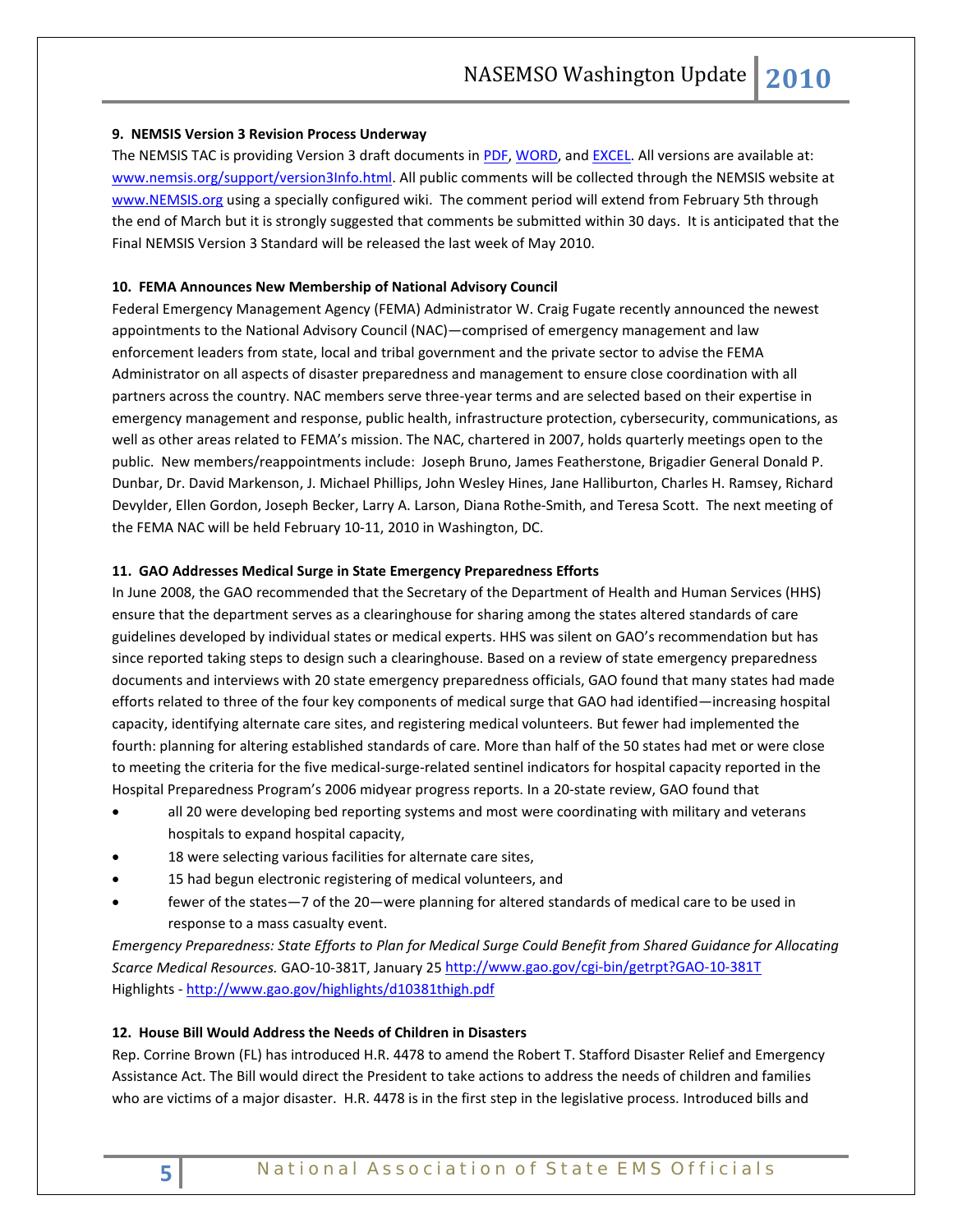resolutions first go to committees that deliberate, investigate, and revise them before they go to general debate. It was referred to the House Committee on Transportation and Infrastructure on January 20. Read the full tex[t here.](http://www.thomas.gov/cgi-bin/query/z?c111:H.R.4478:)

### **13. CDC Provides New Pediatric Pan Flu Guidance for Community Stakeholders**

The purpose of this document is to provide a suggested approach, based on input from pediatric stakeholders, to communicating pediatric-related information on pandemic influenza at the community level in a step-by-step manner. This is a suggested approach to coordinating communication and disseminating information; it can be adapted or modified to suit most communities as they see fit. The goal is to give community planners "talking points" for discussions on a coordinated approach to communication in their community. Go to *[CDC Guidance](http://links.govdelivery.com/track?type=click&enid=bWFpbGluZ2lkPTcwMzA4MSZtZXNzYWdlaWQ9UFJELUJVTC03MDMwODEmZGF0YWJhc2VpZD0xMDAxJnNlcmlhbD0xMjE1NjY0NDM2JmVtYWlsaWQ9cm9iaW5zb25AbmFzZW1zby5vcmcmdXNlcmlkPXJvYmluc29uQG5hc2Vtc28ub3JnJmV4dHJhPSYmJg==&&&100&&&http://www.cdc.gov/h1n1flu/guidance/pediatrics_tool.htm)  [from Pediatric Stakeholders: A Coordinated Approach to Communicating Pediatric-related Information on](http://links.govdelivery.com/track?type=click&enid=bWFpbGluZ2lkPTcwMzA4MSZtZXNzYWdlaWQ9UFJELUJVTC03MDMwODEmZGF0YWJhc2VpZD0xMDAxJnNlcmlhbD0xMjE1NjY0NDM2JmVtYWlsaWQ9cm9iaW5zb25AbmFzZW1zby5vcmcmdXNlcmlkPXJvYmluc29uQG5hc2Vtc28ub3JnJmV4dHJhPSYmJg==&&&100&&&http://www.cdc.gov/h1n1flu/guidance/pediatrics_tool.htm)  [Pandemic Influenza at the Community Level](http://links.govdelivery.com/track?type=click&enid=bWFpbGluZ2lkPTcwMzA4MSZtZXNzYWdlaWQ9UFJELUJVTC03MDMwODEmZGF0YWJhc2VpZD0xMDAxJnNlcmlhbD0xMjE1NjY0NDM2JmVtYWlsaWQ9cm9iaW5zb25AbmFzZW1zby5vcmcmdXNlcmlkPXJvYmluc29uQG5hc2Vtc28ub3JnJmV4dHJhPSYmJg==&&&100&&&http://www.cdc.gov/h1n1flu/guidance/pediatrics_tool.htm) .*

# **14. HHS Releases National Health Security Strategy and Implementation Guide**

The Pandemic and All-Hazards Preparedness Act (PAHPA) was enacted in 2006 to improve the Nation's ability to detect, prepare for, and respond to a variety of public health emergencies. Among other things, PAHPA directs the Secretary of the Department of Health and Human Services (HHS) to develop a National Health Security Strategy (NHSS), to be initially presented to Congress in 2009 and subsequently revised every four years afterward. The Nation's first National Health Security Strategy (NHSS) is intended to help galvanize efforts to minimize the health consequences associated with significant health incidents. The NHSS was developed in consultation with a broad range of stakeholders, including representatives from local, state, territorial, tribal, and federal government; community-based organizations; private-sector firms; and academia. The vision for health security described in the NHSS is built on a foundation of community resilience - healthy individuals, families, and communities with access to health care and with the knowledge and resources to know what to do to care for themselves and others in both routine and emergency situations. Communities help build resilience by implementing policies and practices to ensure the conditions under which people can be healthy, by assuring access to medical care, building social cohesion, supporting healthy behaviors, and creating a culture of preparedness in which bystander response to emergencies is not the exception but the norm. For more information, go to—

- [National Health Security Strategy](http://www.hhs.gov/aspr/opsp/nhss/nhss0912.pdf)
- [Interim Implementation Guide for National Health Security Strategy](http://www.hhs.gov/aspr/opsp/nhss/nhss_iig0912.pdf)

#### **15. CDC Foundation Solicits Contributions to Global Disaster Response Fund**

Teams from the Centers for Disease Control and Prevention (CDC) are on the ground in Haiti and have identified critical supplies and equipment needed to address the growing public health crisis - items that CDC cannot purchase quickly through normal government channels. CDC is also beginning to outline long-term needs for helping Haiti rebuild its public health system. You can help CDC response teams purchase what they need immediately to detect and control disease outbreaks and contribute to rebuilding Haiti's public health infrastructure by making a gift to the CDC Foundation's [Global Disaster Response Fund.](http://cl.exct.net/?ju=fe2416757c6702797d1171&ls=fdee117876610c7a7c167174&m=fef71676726207&l=fec0137674600c78&s=fdff1572756d057c7115747c&jb=ffcf14&t=)

### **16. DHS Unveils "Virtual USA" Information-Sharing Initiative**

Department of Homeland Security (DHS) Secretary Janet Napolitano recently launched Virtual USA, an innovative information-sharing initiative—developed in collaboration with the emergency response community and state and local governments across the nation—that helps federal, state, local and tribal first responders communicate during emergencies. Virtual USA links disparate tools and technologies in order to share the location and status of critical assets and information—such as power and water lines, flood detectors, helicopter-capable landing sites, emergency vehicle and ambulance locations, weather and traffic conditions, evacuation routes, and school and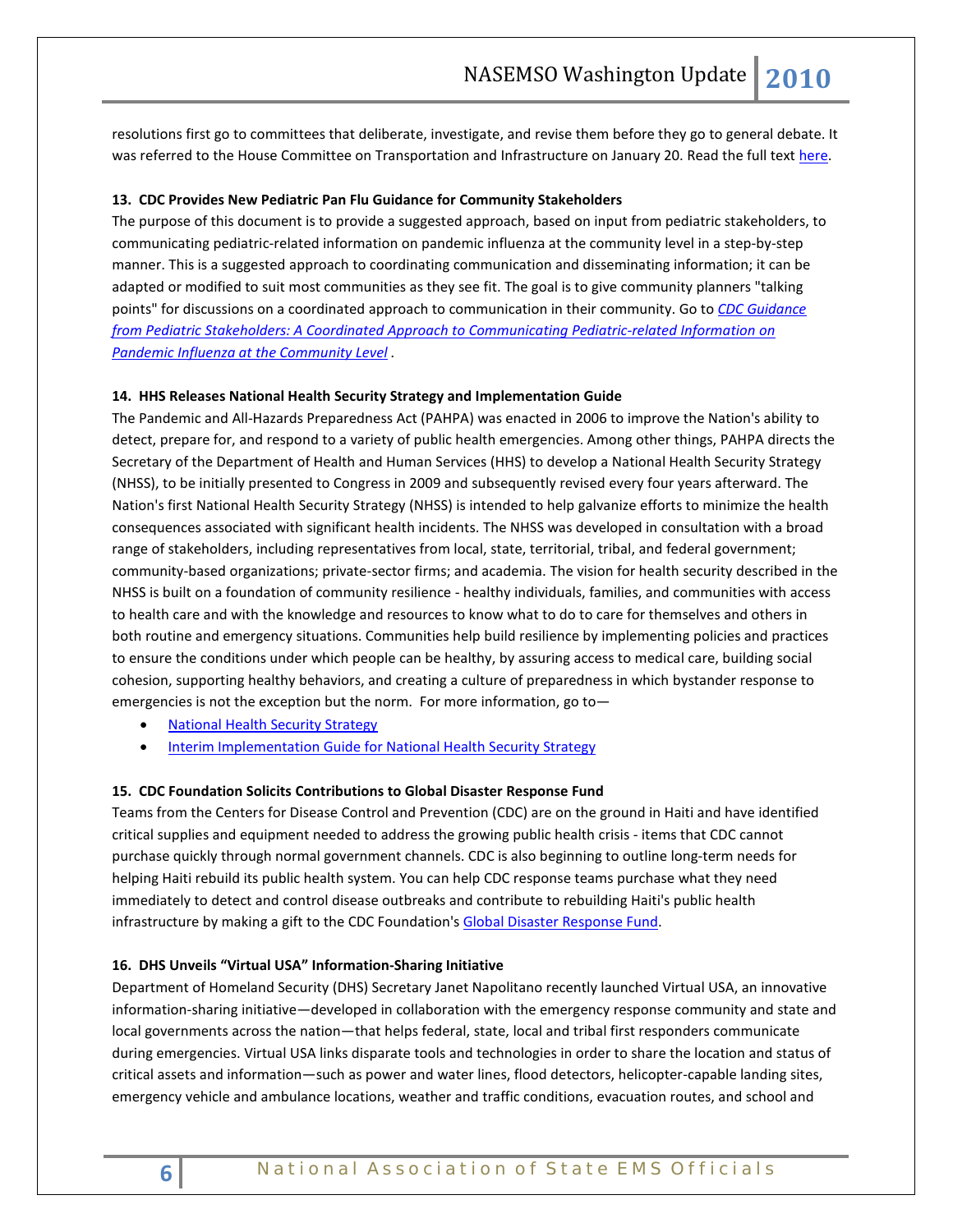government building floor plans—across federal, state, local and tribal governments[. For more information on](http://www.dhs.gov/ynews/releases/pr_1260375414161.shtm)  [Virtual USA…](http://www.dhs.gov/ynews/releases/pr_1260375414161.shtm)

# **17. OIG Identifies State Concerns with CHEMPACK Storage**

In 2004, CDC established the CHEMPACK project as part of an approximately \$3.5-billion Federal Strategic National Stockpile of drugs and medical supplies to assist States in protecting communities against the potentially deadly effects of chemical agents that attack the human nervous system (i.e., nerve agents). While nerve agent antidotes in the CHEMPACK project are part of the Strategic National Stockpile, they are not located with other federally stockpiled drugs. When States elect to participate in the CHEMPACK project, they sign a memorandum of agreement with CDC that outlines Federal and State roles and responsibilities. During a recent audit, federal investigators found that 9% of selected Chempack containers were stored incorrectly for at least 1 of 12 months. Although states volunteer to participate in the Chempack program, the Centers for Disease Control and Prevention retains ownership of the nerve-agent antidotes until use and is responsible for their quality assurance. [Read the](http://www.oig.hhs.gov/oei/reports/oei-04-08-00040.pdf)  [report….](http://www.oig.hhs.gov/oei/reports/oei-04-08-00040.pdf)

## **18. Medical Surge Capacity Focus of IOM Forum Workshop Summary**

The IOM's Forum on Medical and Public Health Preparedness for Catastrophic Events held a workshop June 10-11, 2009, to assess the capability of and tools available to federal, state, and local governments to respond to a medical surge. In addition, participants discussed strategies for the public and private sectors to improve preparedness for such a surge. The workshop brought together leaders in the medical and public health preparedness fields, including policy makers from federal agencies and state and local public health departments; providers from the health care community; and health care and hospital administrators. *Medical Surge Capacity: Workshop Summary* is now available [here.](http://www.iom.edu/Reports/2010/Medical-Surge-Capacity-Workshop-Summary.aspx)

#### **19. CRS Issues H1N1 Influenza Legal Issues Report**

The Congress Research Service (CRS) has released a Report for Congress entitled, *The 2009 Influenza Pandemic: Selected Legal Issues*. The report provides a brief overview of legal issues including emergency measures, civil rights, liability issues, and employment issues. To view the report, please visit [http://www.fas.org/sgp/crs/misc/R40560.pdf.](http://links.govdelivery.com/track?type=click&enid=bWFpbGluZ2lkPTY5NjQxMCZtZXNzYWdlaWQ9UFJELUJVTC02OTY0MTAmZGF0YWJhc2VpZD0xMDAxJnNlcmlhbD0xMjE1NjU3NjcyJmVtYWlsaWQ9cm9iaW5zb25AbmFzZW1zby5vcmcmdXNlcmlkPXJvYmluc29uQG5hc2Vtc28ub3JnJmV4dHJhPSYmJg==&&&103&&&http://www.fas.org/sgp/crs/misc/R40560.pdf)

## **20. First Case of XXDR TB Identified in US**

The first case of contagious, aggressive, especially drug-resistant form of tuberculosis has been identified in the United States. The Associated Press learned of the case, which until now has not been made public, as part of a sixmonth look at the soaring global challenge of drug resistance. It was recently reported that for the first time that a patient with extremely drug resistant TB (XXDR-TB) was identified in the United States. Extremely drug resistant TB (XXDR-TB) is very rare, much more so than extensively drug resistant TB (XDR-TB) and has been seen in only a handful of patients worldwide. XXDR-TB is a new designation, referring to TB that is resistant to both first and second-line drugs for TB. News information here...an[d here.](http://www.pediatricsupersite.com/view.aspx?rid=59864)

In related news, a patient with drug-resistant TB was able to fly from Philadelphia to San Francisco earlier this month despite a public health order. He had been scheduled to transfer to another flight overseas when health authorities intercepted him. According to a news article in the San Francisco Chronicle, the patient who is not being identified, was added to a federal "do not board" list the day before his flight and it is unclear how he managed to get on the US Airways flight the next day. An investigation is under way. The federal "do not board" list was created in June 2007 to prevent the spread of contagious diseases like tuberculosis. Since then, 88 people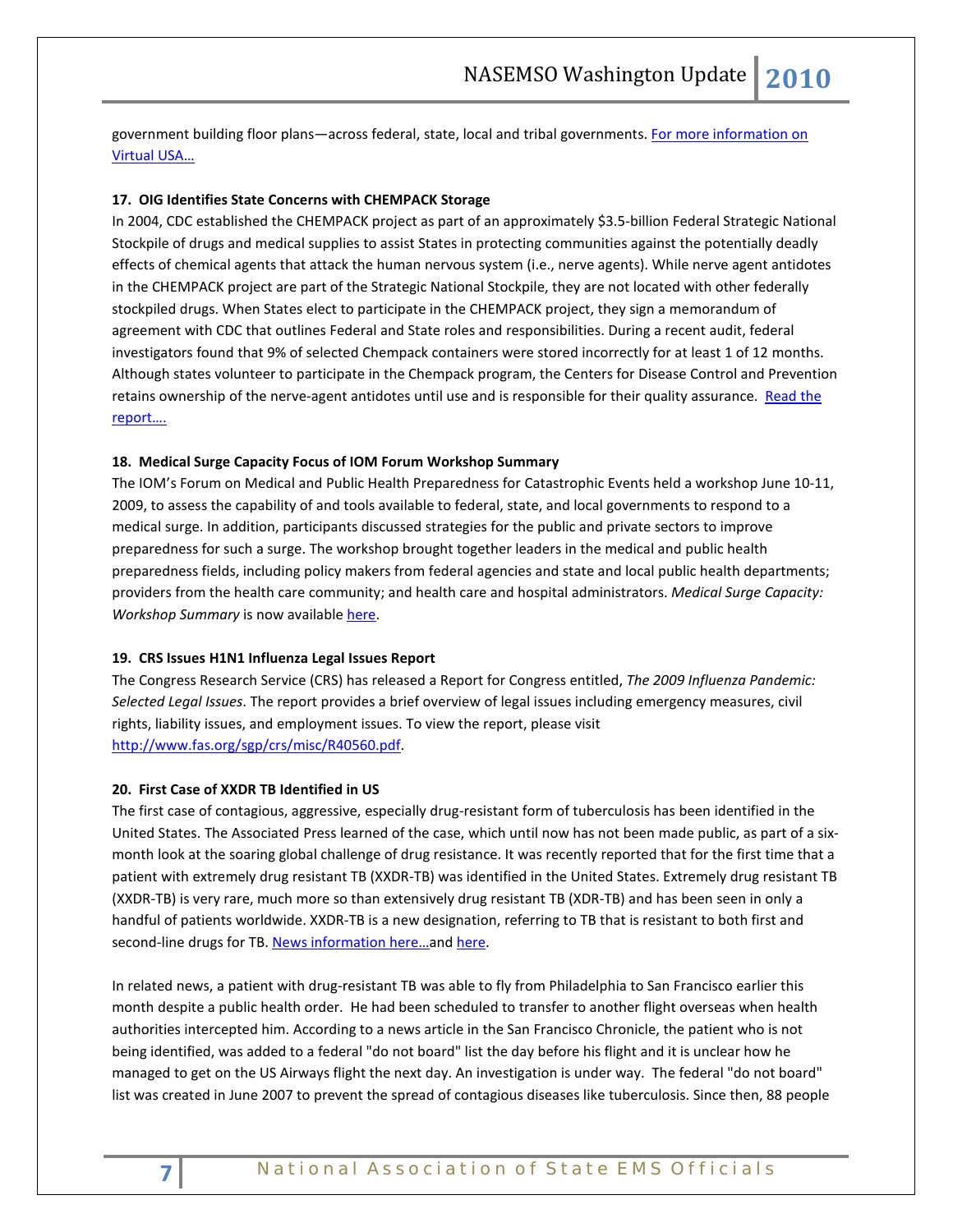have made the list, all of them infected with tuberculosis. Read more: "TB patient flies to SFO despite air travel ban" (01/13/2010) [http://www.sfgate.com/cgi-bin/article.cgi?f=/c/a/2010/01/13/BA0U1BHA65.DTL](http://links.govdelivery.com/track?type=click&enid=bWFpbGluZ2lkPTY5NjQxMCZtZXNzYWdlaWQ9UFJELUJVTC02OTY0MTAmZGF0YWJhc2VpZD0xMDAxJnNlcmlhbD0xMjE1NjU3NjcyJmVtYWlsaWQ9cm9iaW5zb25AbmFzZW1zby5vcmcmdXNlcmlkPXJvYmluc29uQG5hc2Vtc28ub3JnJmV4dHJhPSYmJg==&&&128&&&http://www.sfgate.com/cgi-bin/article.cgi?f=/c/a/2010/01/13/BA0U1BHA65.DTL)

### **21. Executive Order Identifies USPS for Delivery of Medical Countermeasures for Bio Attacks**

President Obama has signed an Executive Order that helps take a major step forward in countermeasure dispensing. The Executive Order establishes a Federal capability for timely provision of medical countermeasures following a biological attack. The EO would establish a US Postal Model for US cities (that also includes using local Federal law enforcement personnel to assist, develop a Federal rapid response force to assist cities rapidly distribute medical countermeasures, and ensure all Federal agencies have the means to ensure critical personnel have immediate access to countermeasures to ensure mission essential functions continue uninterrupted. The EO can be viewed at [http://www.whitehouse.gov/the-press-office/executive-order-medical-countermeasures](http://www.whitehouse.gov/the-press-office/executive-order-medical-countermeasures-following-a-biological-attack)[following-a-biological-attack.](http://www.whitehouse.gov/the-press-office/executive-order-medical-countermeasures-following-a-biological-attack) 

# **22. Joint Policy Statement—Guidelines for Care of Children in the Emergency Department Now Available**

This statement outlines resources necessary to ensure that hospital EDs stand ready to care for children of all ages, from neonates to adolescents. These guidelines are consistent with the recommendations of the Institute of Medicine's report on the future of emergency care in the United States health system. Although resources within emergency and trauma care systems vary locally, regionally, and nationally, it is essential that hospital ED staff and administrators and EMS systems' administrators and medical directors seek to meet or exceed these guidelines in efforts to optimize the emergency care of children they serve. <http://aappolicy.aappublications.org/cgi/reprint/pediatrics;124/4/1233.pdf>

# **23. Protecting and Promoting Worker Health and Well-Being**

The WorkLife Initiative, a program developed by the National Institute for Occupational Safety and Health (NIOSH) and partners, seeks to better understand and promote the kinds of work environments, programs, and policies that result in healthier, more productive workers with reduced disease and injury and lower health care needs and costs. It is based on a foundational commitment to workplaces free of recognized hazards and the idea that better work-based health policies and programs can help to sustain and improve the health and wellbeing of workers. New information on the WorkLife Initiative is available on the [NIOSH web site.](http://www.cdc.gov/niosh/docs/2009-146/pdfs/worklifefactsheetJune2009.pdf)

In related news, NIOSH has also published a document that provides a snapshot of our work addressing the safety and health issues that reach across all the U.S. states, industries, and disciplines, including information about efforts in traditional and emerging areas such as NORA, research-to-practice, emergency response, nanotechnology, personal protective technology, global collaborations, and other cross-cutting programs. It also included examples of how NIOSH and partners are working hard to achieve a shared mission of making the workplace safer and healthier for all workers. Go to Delivering on the Nation's Investment in Worker Safety and [Health \(Pub. No. 2010-122, January 2010\).](http://www.cdc.gov/niosh/docs/2010-122/) 

#### **24. What Are the Costs When a Worker Dies in the Line of Duty?**

NIOSH announces the publication of "The Cost of Fatal Injuries to Civilian Workers in the United States, 1992- 2001." The data in this document measure the economic loss to society from the premature deaths of workers. <http://www.cdc.gov/niosh/docs/2009-154/>

#### **25. President Signs Executive Order on Distracted Driving**

President Obama's Executive Order on distracted driving will prohibit more than 4 million federal employees from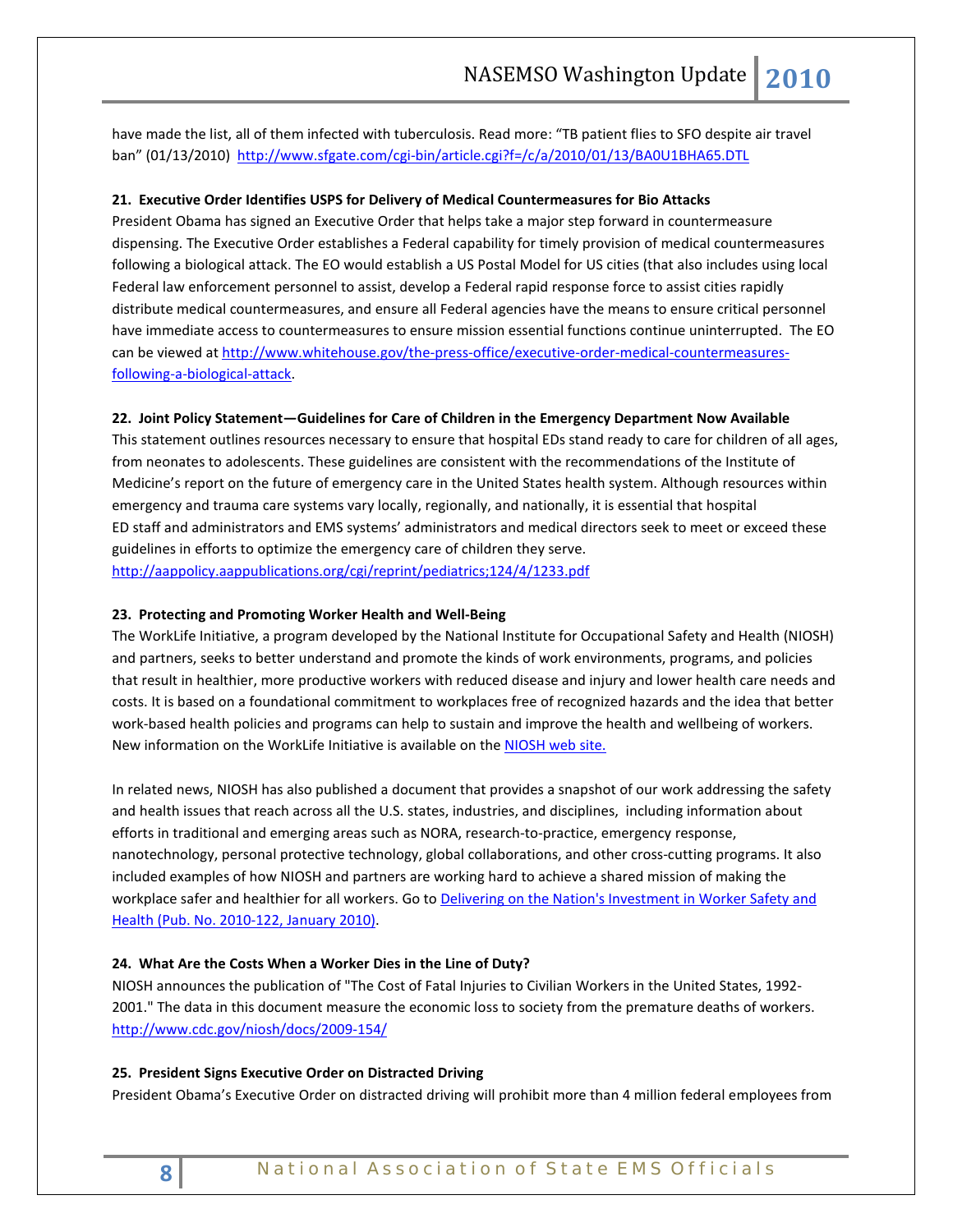texting behind the wheel while working or while using government vehicles and communications devices. Transportation Secretary Ray LaHood also unveiled a new national television PSA and website, [http://www.distraction.gov/,](http://links.govdelivery.com/track?type=click&enid=bWFpbGluZ2lkPTY3NTIzNyZtZXNzYWdlaWQ9UFJELUJVTC02NzUyMzcmZGF0YWJhc2VpZD0xMDAxJnNlcmlhbD0xMjE1NjM5MjQ5JmVtYWlsaWQ9cm9iaW5zb25AbmFzZW1zby5vcmcmdXNlcmlkPXJvYmluc29uQG5hc2Vtc28ub3JnJmV4dHJhPSYmJg==&&&101&&&http://www.distraction.gov/) to get the word out on the dangers of distracted driving. National Highway Traffic Safety Administration (NHTSA) research shows that nearly 6,000 people died in 2008 in crashes involving a distracted or inattentive driver, and more than half a million were injured. On any given day in 2008, more than 800,000 vehicles were driven by someone using a hand-held cell phone. The Governors Highway Safety Association provides an up-to-date resource on cell phones and text messaging laws at http://www.ghsa.org/html/stateinfo/laws/cellphone\_laws.html.

In related news, the Department of Transportation has exercised federal authority banning texting for commercial truck drivers. The action is the result of the Department's interpretation of standing rules. Truck and bus drivers who text while driving commercial vehicles may be subject to civil or criminal penalties of up to \$2,750. Federal Motor Carrier Safety Administration (FMCSA) research shows that drivers who send and receive text messages take their eyes off the road for an average of 4.6 seconds out of every 6 seconds while texting. At 55 miles per hour, this means that the driver is traveling the length of a football field, including the end zones, without looking at the road. Drivers who text while driving are more than 20 times more likely to get in an accident than nondistracted drivers. Because of the safety risks associated with the use of electronic devices while driving, FMCSA is also working on additional regulatory measures that will be announced in the coming months.

## **26. AASTHO Seeks Input on National Strategy on Highway Safety**

The American Association of State Highway and Transportation Officials (AASTHO) have identified plans for a new "vision" document, "Toward Zero Deaths: a National Strategy on Highway Safety." The National Strategy is an effort to develop a national approach to eliminating highway fatalities as a threat to public and personal health. To be developed with input from a wide range of highway safety stakeholders, the end result of the National Strategy will have two key parts: a national safety plan and an associated outreach program, and a process for implementing the plan. *Toward Zero Deaths: A National Strategy on Highway Safety* will be a data-driven effort focusing on identifying and creating opportunities for changing American culture as it relates to highway safety. The effort will also focus on developing strong leadership and champions in the organizations that can directly impact highway safety through engineering, enforcement, education, emergency medical service (EMS), policy, public health, communications, and other efforts. Interested persons should contact the HITS Committee via NASEMSO Program Manager, Mary Hedges a[t Hedges@nasemso.org](mailto:Hedges@nasemso.org) or HITS Committee Chairperson Dia Gainor at [gainord@dhw.idaho.gov.](mailto:gainord@dhw.idaho.gov)

#### **27. Feds Issue Regulations on 'Meaningful Use' and Setting Standards for Electronic Health Records**

The Centers for Medicare & Medicare Services (CMS) and the Office of the National Coordinator for Health Information Technology (ONC) encourage public comment on two regulations issued that lay a foundation for improving quality, efficiency and safety through meaningful use of certified electronic health record (EHR) technology. The regulations will help implement the EHR incentive programs enacted under the American Recovery and Reinvestment Act of 2009 (Recovery Act). For more information on the proposed regulation, go to [http://www.hhs.gov/news/press/2009pres/12/20091230a.html.](http://www.hhs.gov/news/press/2009pres/12/20091230a.html)

#### **28. National Library of Medicine Launches Mobile MedlinePlus**

The mobile Internet audience is large and growing fast, almost doubling from February 2007 to February 2009. Some experts predict that within the next five years, more people will connect to the Internet via mobile devices than via desktop or laptop computers. People use their mobile devices to accomplish a variety of tasks, including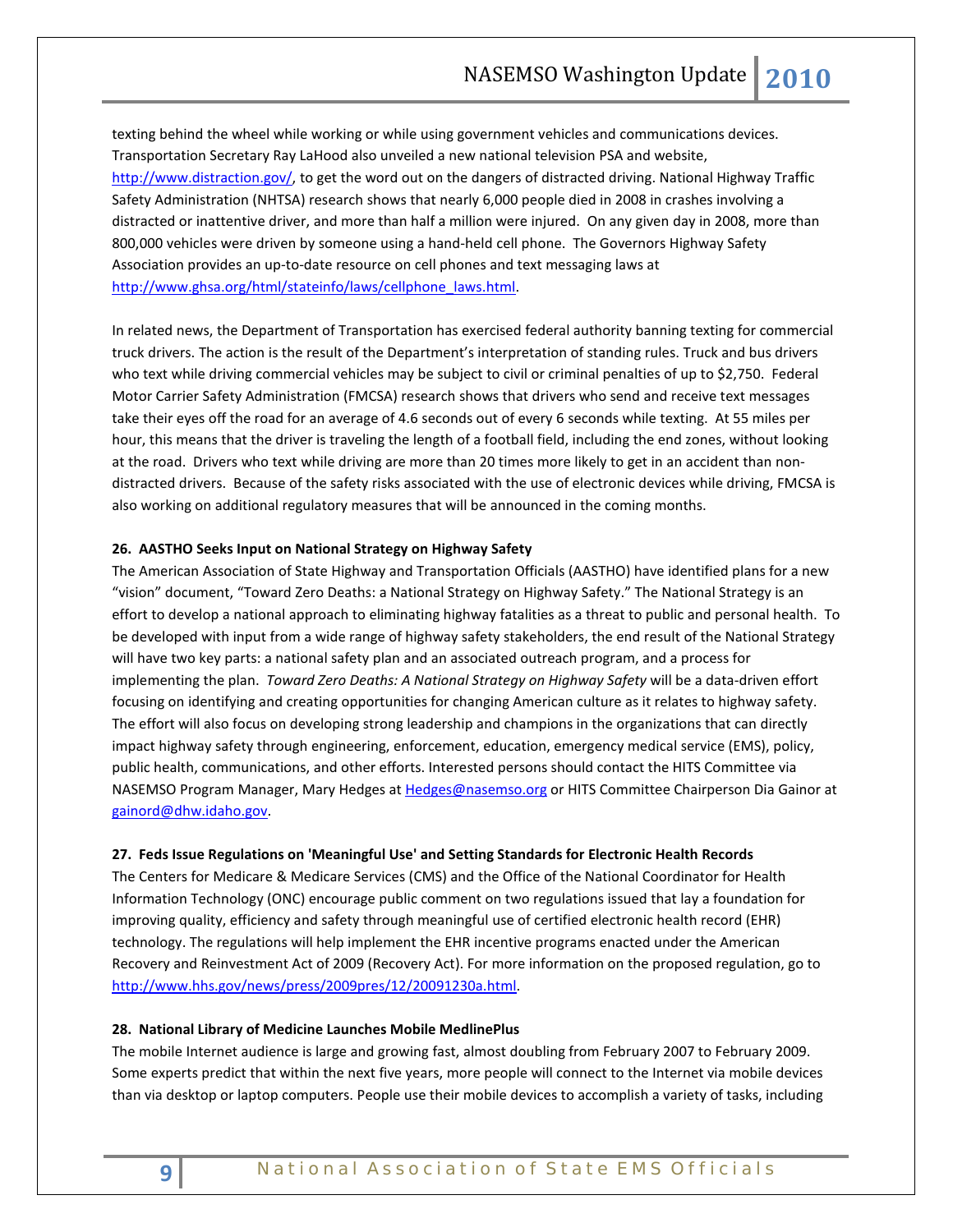finding health information. With this in mind, NLM developed the mobile version of MedlinePlus to bring highquality health information to users on the go. Wondering what the side effects are for your new prescription? Go to Mobile MedlinePlus [\(http://m.medlineplus.gov\)](http://m.medlineplus.gov/) while you're waiting for the pharmacist to fill your order! Or, instantly look up the symptoms of H1N1 flu if you're at the supermarket and your child's school calls you to tell you he doesn't feel well. The National Library of Medicine's Mobile Medline Plus builds on the NLM's MedlinePlus Internet service, which provides authoritative consumer health information to over 10 million visitors per month. [Read the press release…](http://www.nih.gov/news/health/jan2010/nlm-22.htm)

# **29. Resources for Clinicians Treating Individuals Returning From Haiti**

CDC continues to develop and compile guidance and information for communities responding to the Haiti earthquake. A list of resources that CDC has identified that may be useful to healthcare providers treating individuals arriving from Haiti is available at [http://emergency.cdc.gov/coca/reminders/2010/2010jan22.asp.](http://emergency.cdc.gov/coca/reminders/2010/2010jan22.asp) The list highlights some of the infectious diseases that providers may encounter while treating evacuees and/or returning relief workers.

In related news, the CDC has provided **New and Updated Interim Guidance and Links to Resources for Clinicians**

- Updated Guidance for Relief Workers and Others Traveling to Haiti for Earthquake Response <http://wwwnc.cdc.gov/travel/content/news-announcements/relief-workers-haiti.aspx>
- CDC Responds to the Haiti Earthquake [http://emergency.cdc.gov/disasters/earthquakes/haiti/cdc\\_earthquake\\_response.asp](http://emergency.cdc.gov/disasters/earthquakes/haiti/cdc_earthquake_response.asp)
- Traveler's Health <http://wwwnc.cdc.gov/travel/>
- CDC Emergency Twitter account <http://twitter.com/cdcemergency>
- CDC [Emergency Preparedness and Response](http://emergency.cdc.gov/) Earthquakes Information <http://emergency.cdc.gov/disasters/earthquakes/>

# **30. CMS Issues Annual Report on National Health Spending**

Nominal health spending in the United States grew 4.4 percent in 2008, to \$2.3 trillion or \$7,681 per person. This was the slowest rate of growth since the Centers for Medicare & Medicaid Services started officially tracking expenditures in 1960. Despite slower growth, however, health care spending continued to outpace overall nominal economic growth, which grew by 2.6 percent in 2008 as measured by the Gross Domestic Product (GDP). The findings are included in a report by CMS' Office of the Actuary, released in the health policy journal *Health*  Affairs. To read the complete report, clic[k here.](http://www.cms.hhs.gov/NationalHealthExpendData/02_NationalHealthAccountsHistorical.asp#TopOfPage)

# **31. NIH to Host Regional Seminars on Grant Policy and Procedure**

The National Institutes of Health (NIH) will be hosting two regional seminars focusing on the latest NIH grants policy and process information. Sessions will include information on federal regulations and policies, fundamentals of the grants process, peer review, and NIH initiatives. In addition, the NIH electronic Research Administration (eRA) hands-on computer workshops will be offered in conjunction with a seminar, providing attendees with experience on how to interact electronically with NIH. The seminars will take place April 14-16, 2010 in Philadelphia, Pennsylvania and June 23-25, 2010 in Portland, Oregon. For more information, go to [http://nexus.od.nih.gov/nexus/nexus.aspx?ID=349&Month=12&Year=2009.](http://nexus.od.nih.gov/nexus/nexus.aspx?ID=349&Month=12&Year=2009)

## **32. MMWR Focuses on Revised Immunization Schedules**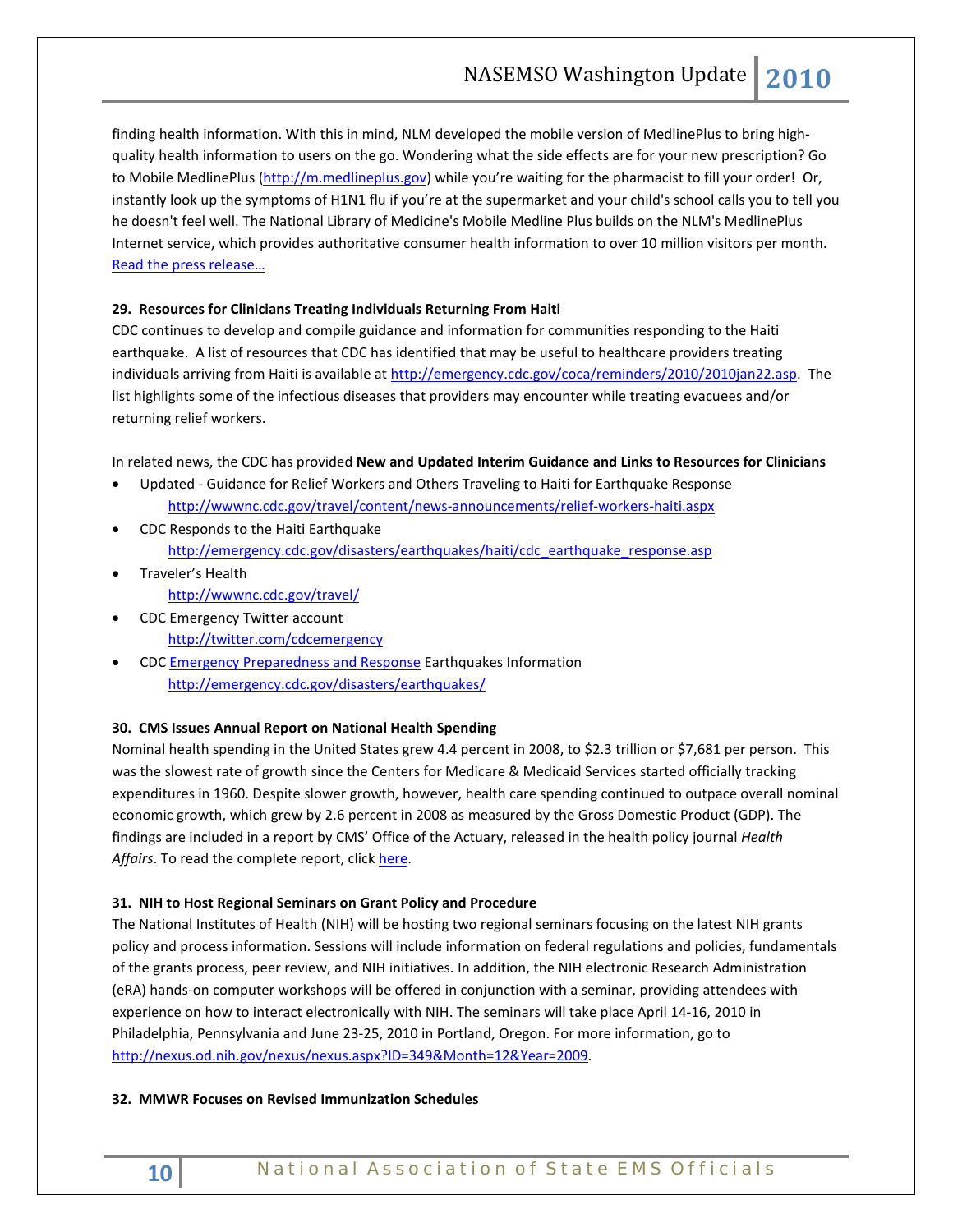## **[Recommended Immunization Schedules for Persons Aged 0 Through 18 Years —](http://www.cdc.gov/mmwr/preview/mmwrhtml/mm5851a6.htm) United States, 2010**

January 8, 2010, Vol. 58, No. 51 & 52

The Advisory Committee on Immunization Practices (ACIP) annually publishes an immunization schedule for persons aged 0 through 18 years that summarizes recommendations for currently licensed vaccines for children aged 18 years and younger and includes recommendations in effect as of December 15, 2009. The "Quick Guide" is availabl[e here.](http://www.cdc.gov/mmwr/PDF/wk/mm5851-Immunization.pdf)

# **[Recommended Adult Immunization Schedule —](http://www.cdc.gov/mmwr/preview/mmwrhtml/mm5901a5.htm) United States, 2010**

January 15, 2010, Vol. 59, No. 1

The Advisory Committee on Immunization Practices (ACIP) annually reviews the recommended Adult Immunization Schedule to ensure that the schedule reflects current recommendations for the licensed vaccines. In October 2009, ACIP approved the Adult Immunization Schedule for 2010, which includes several changes. The "Quick Guide" is available [here.](http://www.cdc.gov/mmwr/PDF/wk/mm5901-Immunization.pdf)

# **33. Video Addresses Bullying in the Workplace**

Do you work with a bully? It appears that the answer is yes for many employees. In just one year, there were 100,000 web downloads of Washington State's Safety and Health Assessment and Research for Prevention (SHARP) Program publication "Workplace Bullying: What Everyone Needs to Know" [http://www.lni.wa.gov/Safety/Research/Files/Bullying.pdf.](http://www.lni.wa.gov/Safety/Research/Files/Bullying.pdf) The document defines workplace bullying, describes its impact on individuals and organizations, and includes a workplace bullying policy example as well as additional

resources.

# **34. McNeil Expands OTC Recall to Include More Products**

The recall of Tylenol products described in the December 31 issue of Washington Update has been expanded to include some batches of regular and extra-strength Tylenol, children's Tylenol, eight-hour Tylenol, Tylenol arthritis, Tylenol PM, children's Motrin, Motrin IB, Benadryl Rolaids, Simply Sleep, and St. Joseph's aspirin. The company initiated this recall following an investigation of consumer reports of an unusual moldy, musty, or mildew-like odor that, in a small number of cases, was associated with temporary and non-serious gastrointestinal events. These include nausea, stomach pain, vomiting, or diarrhea. This precautionary action is voluntary and has been taken in consultation with the FDA. Based on this investigation, McNeil Consumer Healthcare has determined that the reported uncharacteristic smell is caused by the presence of trace amounts of a chemical called 2,4,6 tribromoanisole (TBA). This can result from the breakdown of a chemical that is sometimes applied to wood that is used to build wood pallets that transport and store product packaging materials. The health effects of this chemical have not been well studied but no serious events have been documented in the medical literature. Consumers should check the full list at [http://www.mcneilproductrecall.com](http://us.rd.yahoo.com/dailynews/ap/ap_on_bi_ge/storytext/us_johnson___johnson_tylenol_recall/34750619/SIG=1144vpchf/*http:/www.mcneilproductrecall.com) to identify the recalled batches.

# **35. ACEP Announces 2010 EMS Week Plans**

The dates for National EMS Week 2010 are May 16 thru May 22, with Wednesday, May 19 set aside as *Emergency Medical Services for Children Day*. This year's theme is: "EMS: Anytime. Anywhere. We'll Be There." Please send orders for materials no later than February 15, 2010. An order form is available [online](http://www.acep.org/emsweek) for your convenience and can be e-mailed to Denise Fechner at [dfechner@acep.org,](mailto:dfechner@acep.org) faxed to 972-580-2816, or mailed to ACEP, PO Box 619911, Dallas, TX 75261-9911. You can also order quantities of 1 to 9 kits online at [http://www.acep.org/emsweek.](http://www.acep.org/emsweek)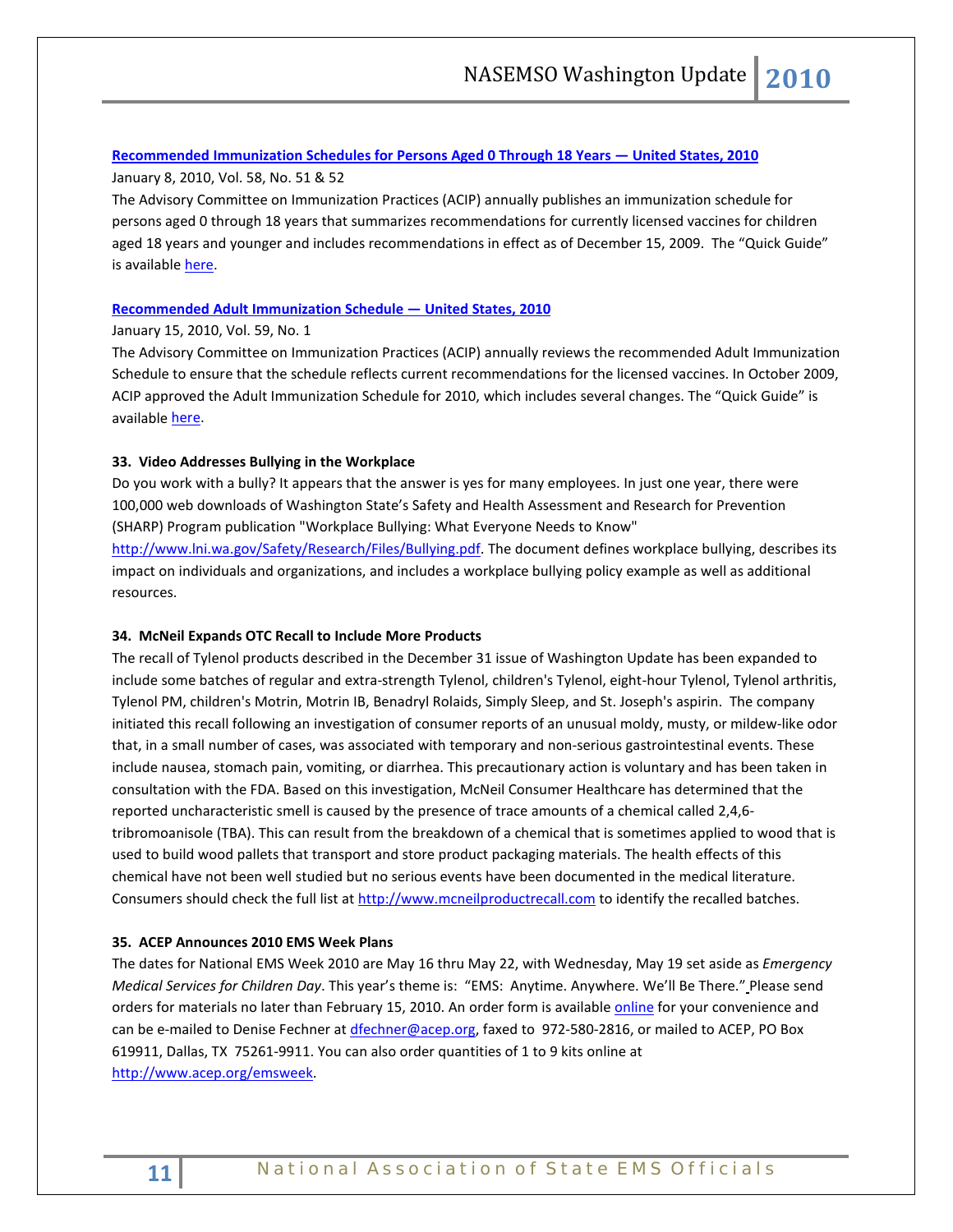### **36. New Club Drug Identified**

A new club drug, referred to as "Molly", has recently been identified. This narcotic is predominately being sold to high school and college-age students at "rave" parties. According to the Drug Enforcement Administration (DEA) and Michigan State Police, "Molly" is an off-white powder sold in a gelatin capsule, which is clandestinely manufactured and marketed in "rave clubs" as a more intense version of Ecstasy. The drug has properties similar to the stimulant effects of Ecstasy, but taken in larger doses it promotes hallucinogenic reactions. Young adults who have previously taken Ecstasy can accidentally overdose by trying to achieve the same hallucinogenic effects. Chemically, "Molly" is 1-(3-Trifluoromethylpheny) piperazine, known as TFMPP, which is rarely used by itself, and commonly administered with benzylpiperazine (BZP). DEA has given TFMPP and BZP an emergency Schedule I status, meaning it has a high potential for abuse and no accepted medical use. TFMPP also goes by the names "legal E", "legal X", or "A2". This drug can cause increased heart rate, blood pressure and body temperature. Other side effects include migraine headaches, muscle aches, nausea, vomiting, insomnia, and loss of appetite. DEA is currently conducting "Operation X-Out", a nationwide initiative aimed at increasing education and enforcement operations involving club drugs.

#### **37. PTSF Announces Position Opening**

The Pennsylvania Trauma Systems Foundation is seeking an enthusiastic nurse leader with a passion for trauma care to direct trauma center accreditation activities and assist in trauma program development throughout Pennsylvania as it seeks to include Level IV trauma centers into its system. Interested applicants must be a registered nurse with a minimum of 5 years of leadership experience working in a trauma center or trauma system manager role. Please contact Juliet Geiger, Executive Director via [jgeiger@ptsf.org](mailto:jgeiger@ptsf.org) for more information.

### **38. APHA Seeks Transportation Manager**

The American Public Health Association (APHA) is seeking a Manager for its Transportation, Health and Equity program. Interested candidates can submit their resume and cover letter to: Human Resources – APHA, 800 I St., NW, Washington, DC 20001-3710. Fax to (202) 777-2418 or E-mail t[o resume@apha.org.](mailto:resume@apha.org)

# **39. Regional Systems of Care for Out-of-Hospital Cardiac Arrest. A Policy Statement From the AHA**  NOW AVAILABLE at [http://circ.ahajournals.org/cgi/reprint/CIR.0b013e3181cdb7db.](http://circ.ahajournals.org/cgi/reprint/CIR.0b013e3181cdb7db)

Out-of-hospital cardiac arrest continues to be an important public health problem, with large and important regional variations in outcomes. Survival rates vary widely among patients treated with out-of-hospital cardiac arrest by emergency medical services and among patients transported to the hospital after return of spontaneous circulation. Most regionslack a well-coordinated approach to post–cardiac arrest care. Effective hospital-based interventions for out-of-hospital cardiac arrest exist but are used infrequently. Barriers to implementation of these interventions include lack of knowledge, experience, personnel, resources, and infrastructure. A well-defined relationship between an increased volume of patients or procedures and better outcomes among individual providers and hospitals has been observed for several other clinical disorders. Regionalsystems of care have improved provider experience and patient outcomes for those with ST-elevation myocardial infarction and lifethreatening traumatic injury. This statement describesthe rationale for regional systems of care for patients resuscitated from cardiac arrest and the preliminary recommended elements of such systems. The position statement has been endorsed by NASEMSO.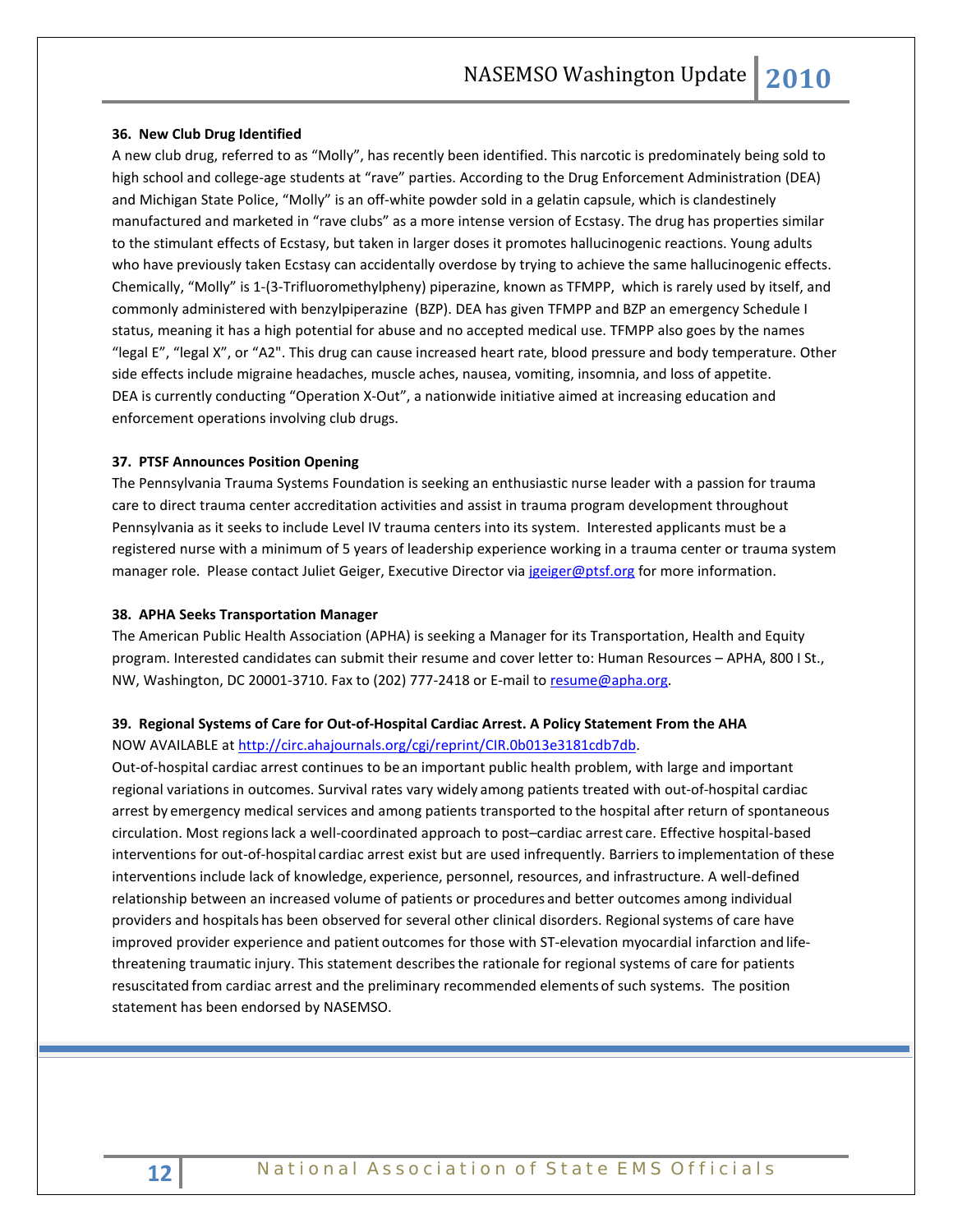# **UPCOMING EVENTS**

### **\*\*\*STATEWIDE EMS CONFERENCES\*\*\***

ITLS Ohio Emergency Care Conference, Ohio Chapter, International Trauma Life Support Crowne Plaza Columbus North, Columbus, OH. February 25 – 28, 2010. Contact: ITLS Ohio at 888/464-2857 or [info@itraumaohio.org](mailto:info@itraumaohio.org) " Website: itraumaohio.org.

\*PULSE CHECK 2010, the 55th Annual Educational Conference & Trade Show of the NYS Volunteer Ambulance & Rescue Association, will be held Thursday evening September 30, 2010 to Sunday morning October 3, 2010 at the Holiday Inn Albany on Wolf Road. Information is posted on the Association's web site at [www.nysvara.org.](http://www.nysvara.org/)

\*New Jersey Statewide Conference on EMS, Atlantic City November 11th - 13th 2010. For more information visit: [www.njemsconference.com](http://www.njemsconference.com/)

\*New Jersey METI Games. November 11th - 12<sup>th</sup>, 2010. For more information visit [www.njemsconference.com.](http://www.njemsconference.com/)

# **\*\*\*National Conferences and Special Meetings\*\*\***

2010 Big National Conference for Leaders of Little and Medium EMS Agencies. February 1-5, 2010. East St. Louis, IL. For more information, go t[o http://bnc.ncemsi.org/.](http://bnc.ncemsi.org/)

**Do you use video in your public safety role? The Third Video Quality in Public Safety Workshop is seeking more EMS participants!!** February 1-3, 2010 in Boulder, CO. Through the *VQiPS* initiative, public safety practitioners, Federal partners, manufacturers, and representatives of standards making bodies are working to improve the way in which video technologies serve the public safety community. The VQiPS workshop is a collaborative working session for these entities to coordinate efforts in establishing quality requirements for video use in public safety. For more information, go to [http://www.pscr.gov/projects/video\\_quality/vqips/vqips\\_workshop\\_feb1-](http://www.pscr.gov/projects/video_quality/vqips/vqips_workshop_feb1-3_2010.php) [3\\_2010.php.](http://www.pscr.gov/projects/video_quality/vqips/vqips_workshop_feb1-3_2010.php)

ENA Leadership Conference. February 17-21, 2010. Hyatt Regency Chicago. Chicago, IL. For more information, go to [www.ena.org.](http://www.ena.org/)

The NIOSH Personal Protective Technology Program will host the 3rd Annual Stakeholders' Meeting on March 2 and 3, 2010 at the Hyatt Regency Pittsburgh Airport.

EMS Today. JEMS Conference and Exposition. March 2-6, 2010. Baltimore Convention Center, Baltimore, MD. More information a[t www.EMSToday.com.](http://www.emstoday.com/)

2010 AAMS Spring Conference. March 17-19, 2010 Washington Marriott at Metro Center, Washington, DC. For more information, go to [www.aams.org.](http://www.aams.org/)

EMSC Town Hall Conference Call. April 14, 2010 from 3:30 pm to 5:00 pm (eastern). The local number is (202) 476- 6338 or call toll-free dial (877) 355-6338 and enter EMSC (3672) for the meeting ID#.

IAFC's Fire Rescue Med Conference. May 1-5, 2010. Orleans Hotel, Las Vegas, NV. For more information, go to [http://www.iafc.org/displaycommon.cfm?an=1&subarticlenbr=6.](http://www.iafc.org/displaycommon.cfm?an=1&subarticlenbr=6)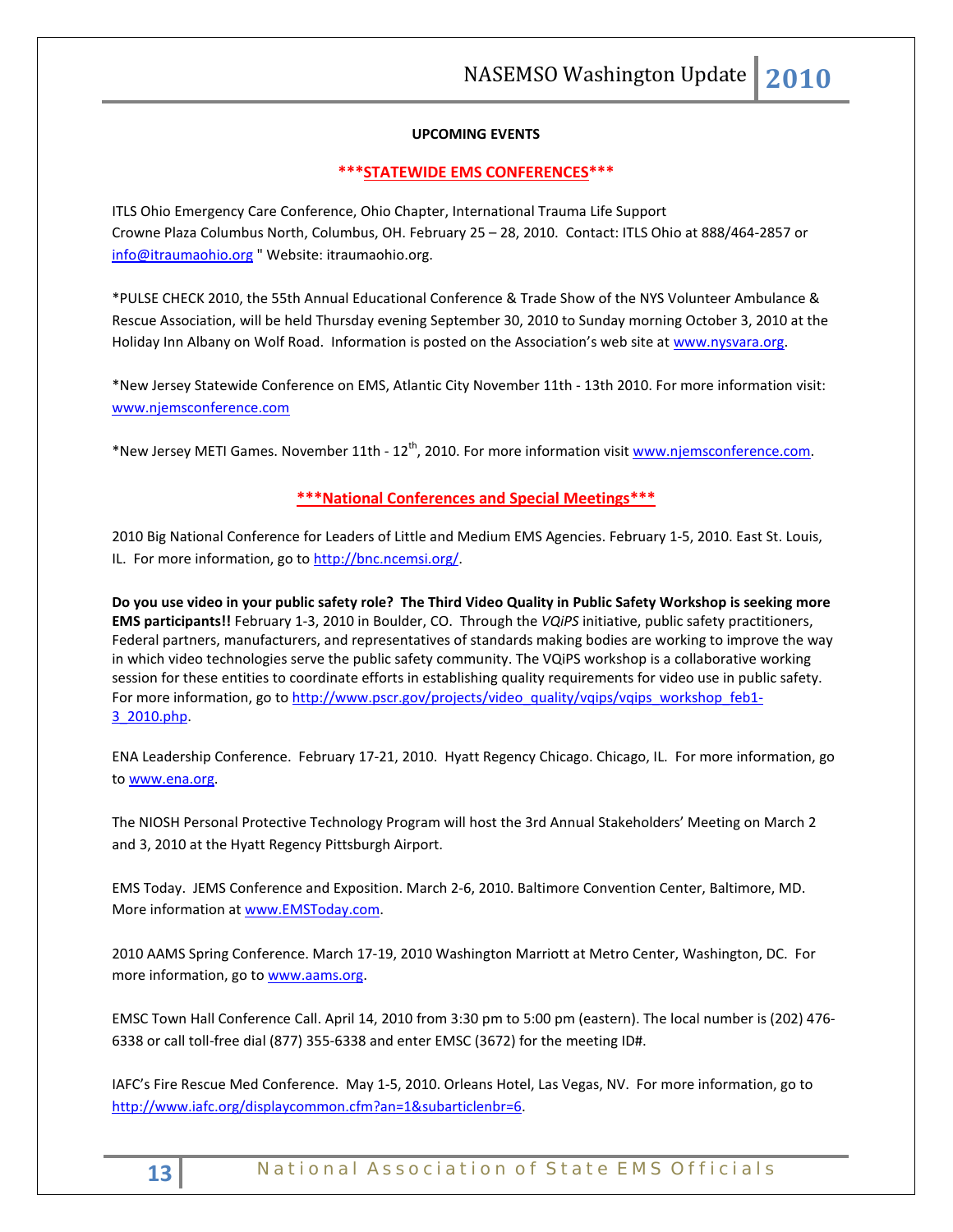EMS ON THE HILL DAY, May 3-4, 2010, Washington, D.C. Updates and more information on the event will be posted on the NAEMT web site[, www.naemt.org.](http://www.naemt.org/)

\*ITS America Annual Meeting and Exposition. May 3-5, 2010. Houston, TX. For more information go to [http://www.itsa.org/annualmeeting.html.](http://www.itsa.org/annualmeeting.html) 

ACEP 2010 Leadership and Advocacy Conference. May 16-19, 2010. Washington, DC. Go t[o www.acep.org](http://www.acep.org/) for more information.

Joint NASEMSO Mid-Year/EMSC Grantee Meeting. May 25-27, 2010. Doubletree Hotel, Bethesda, MD. More info a[t www.nasemso.org.](http://www.nasemso.org/) 

Institute of Medicine Forum on Medical and Public Health Preparedness for Catastrophic Events. June 9-10, 2010. Washington, DC. See<http://www.iom.edu/en/Activities/PublicHealth/MedPrep.aspx> for more information.

EMSC Town Hall Conference Calls 3:30 pm to 5:00 pm (eastern) July 14, 2010. The local number is (202) 476-6338 or call toll-free dial (877) 355-6338 and enter EMSC (3672) for the meeting ID#.

Pinnacle 2010. July 26-30, 2010. Sheraton San Diego Hotel and Marina. San Diego, CA For more information, go to [www.pinnacle-ems.com.](http://www.pinnacle-ems.com/) 

15<sup>th</sup> Annual NAEMSE Symposium. September 7-12, 2010. Renaissance Hotel & Convention Center in Schaumburg, IL. For more information, go to http://www.naemse.org/symposium.

ENA Annual Meeting. San Antonio Convention Center, San Antonio, TX. General Assembly September 22-34, Scientfic Assembly September 23-25, 2010. Go to [www.ena.org](http://www.ena.org/) for more information.

NAEMT Annual Meeting at EMS EXPO 2010 - Sept. 27 – Oct. 1, 2010. Dallas Convention Center, Dallas, TX. For more information, go to [http://www.firehouseevents.com/.](http://www.firehouseevents.com/)

ACEP Scientific Assembly 2010. September 28 - October 1, 2010. Mandalay Bay, Las Vegas, NV. For more information, go to www.acep.org.

Institute of Medicine Forum on Medical and Public Health Preparedness for Catastrophic Events. October 6-7, 2010. Washington, DC. See<http://www.iom.edu/en/Activities/PublicHealth/MedPrep.aspx> for more information.

NASEMSO Annual Meeting. October 10-15, 2010, Norfolk Marriott Waterside/Waterside Convention Center Norfolk, Virginia. More info available at [www.nasemso.org.](http://www.nasemso.org/) Sponsorship and exhibitor information [now available.](http://www.nasemso.org/Meetings/Annual/NASEMSO2010Sponsors-Exhibitors.asp)

2010 Air Medical Transport Conference October 11-13, 2010. Ft. Lauderdale, FL. For more information, go to [www.aams.org.](http://www.aams.org/) 

ECCU 2010. Emergency Cardiac Care Update, December 8-11, 2010. San Diego, CA. Sponsored by the Citizen CPR Foundation. For more information, go t[o http://eccu2010.com/.](http://eccu2010.com/)